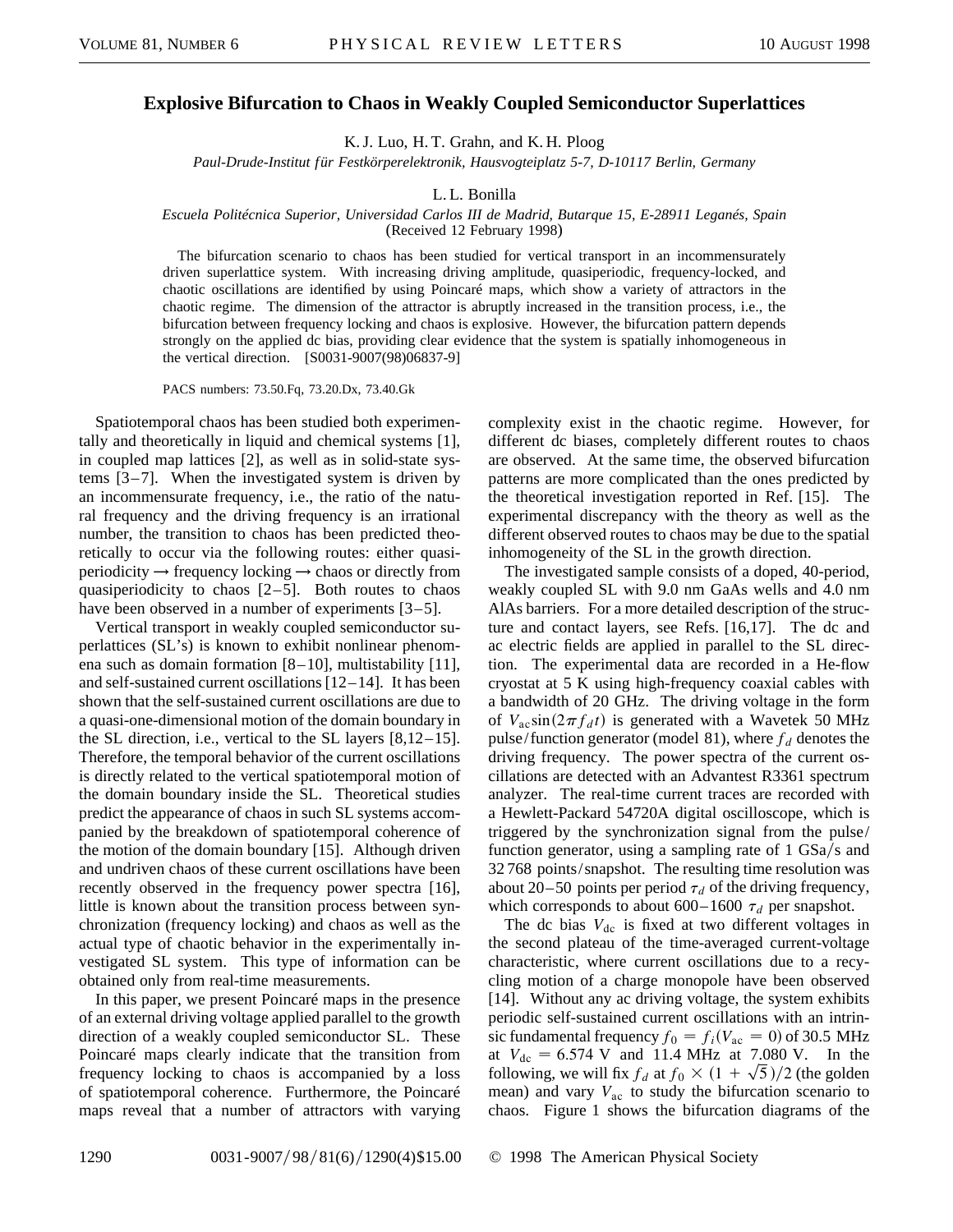

FIG. 1. Frequency bifurcation diagram for  $V_{dc} = 6.574$  V and  $f_d = 49.4 \text{ MHz}$  (a) as well as for  $V_{dc} = 7.080 \text{ V}$  and  $f_d = 18.4$  MHz (b) recorded at 5 K. The current power spectra are shown as density plots vs the amplitude of the driving voltage *V*ac, where dark areas correspond to large amplitudes.

power spectra as a function of *V*ac for the above values of  $V_{\text{dc}}$ . The frequency of the driving voltage  $f_d$  is set to 49.4 MHz in Fig. 1(a) and 18.4 MHz in Fig. 1(b). When the driving voltage is superimposed on the dc voltage, quasiperiodic oscillations are observed in both power spectra, since  $f_0$  and  $f_d$  are incommensurate. However, there are large differences in the two power spectra for larger values of  $V_{ac}$ . In Fig. 1(a), when  $V_{ac}$  becomes larger than 38 mV, the power spectra smear out over a narrow frequency band around three peaks indicating a transition from quasiperiodicity to synchronized chaos, but the chaotic window is very narrow. When  $V_{ac}$  is increased further, the system enters a frequency-locked state with a winding number of  $2/3$ . For  $V_{ac}$  larger than 51 mV, the power spectra become continuous over a much larger range of  $V_{ac}$ . At the same time, the frequencies are distributed over a much wider range (up to more than 50 MHz), indicating that the system has entered a more complex chaotic state. The power spectrum in Fig. 1(b) has a much higher symmetry. Frequency-locked and quasiperiodic windows alternate with increasing *V*ac. The winding number of the frequency-locked states increases

according to  $(2n + 1)/(3n + 2)$  with  $n = 2, 3, 4, 5, ...$  It finally reaches  $2/3$  for very large values of  $V_{ac}$ . In contrast to Fig. 1(a), the power spectra do not smear out before a frequency-locked window is reached, only the spacing between adjacent frequency peaks is reduced.

In order to obtain more insight into the transition from frequency locking to chaos, Poincaré maps (first return maps) have been derived from the real-time current oscillation traces. Figure 2 shows three examples of current traces recorded under the same conditions as in Fig. 1(a). At 34 mV, the oscillations are quasiperiodic, at 40 mV they are frequency locked, and at 63 mV they are chaotic. These assignments will be proven below using Poincaré maps, which give information about the structure of an attractor in a dissipative system [3,15]. Poincaré maps are constructed by plotting  $I_{n+1}$  as a function of  $I_n$ , where  $I_n$ is obtained by sampling the current trace  $I(t)$  at a fixed phase (the maximum of the amplitude of the driving frequency signal) in the *n*th period of the driving voltage. Figure 3 shows Poincaré maps obtained at the dc bias of 6.574 V. When  $V_{ac}$  is small (9 to 34 mV), the Poincaré maps are smooth loops indicating quasiperiodic oscillations  $[2-4,7,15]$ . However, when  $V_{ac}$  reaches 38 mV, the loop splits up into three extended branches as shown for 39 mV in Fig. 3, which collapses into three points at 40 mV, demonstrating frequency locking. The extended branches at 38–39 mV are an indication of the appearance of *synchronized chaos,* i.e., the chaotic behavior is confined to three narrow frequency bands, which can also be seen in the power spectra in Fig. 1(a). Such a chaotic orbit



FIG. 2. The ac component of the current vs time for several driving amplitudes *V*ac as indicated for the same conditions as in Fig. 1(a). (a)  $34 \text{ mV}$ , (b)  $40 \text{ mV}$ , and (c)  $63 \text{ mV}$ .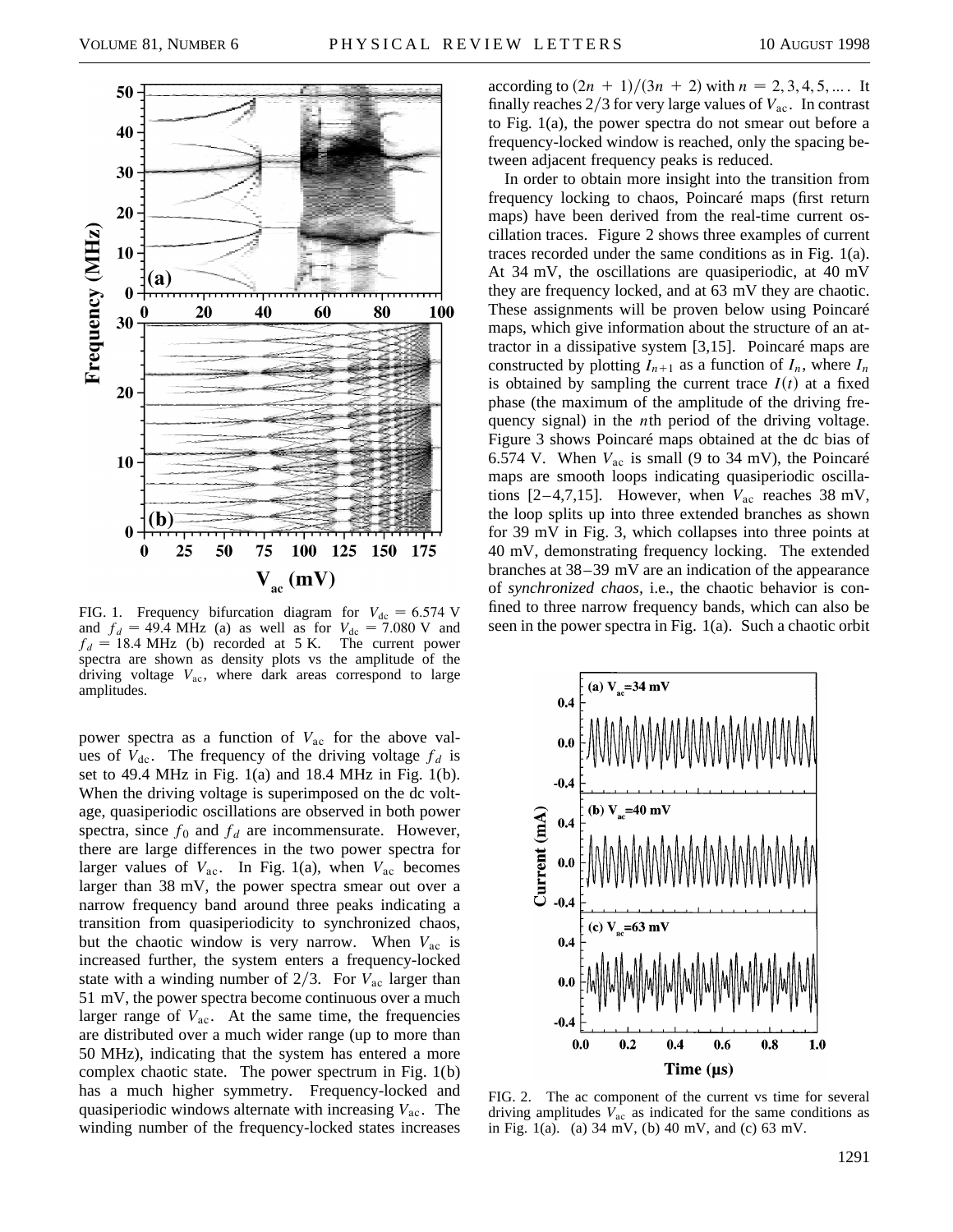

FIG. 3. Poincaré maps for different driving amplitudes *V*ac, as indicated, obtained from current oscillation traces recorded for the same conditions as in Fig. 1(a).

may exist at the edge of the so-called *Arnol'd tongue* in the  $V_{ac} - f_0/f_d$  phase diagram and is very close to a period-3 locking state [15]. Increasing *Vac* slightly, the system enters the frequency-locked state at 40 mV. This frequency-locked state exists until *V*ac reaches 51 mV, where two of the three points in the Poincaré map begin to extend into branches demonstrating the onset of chaos. Between 51 and 54 mV, these branches eventually become connected with each other (cf. Fig. 3). Since the current oscillations are caused by the spatiotemporal motion of the domain boundary in the SL [13–16], the expansion of the three points into branches clearly demonstrates that the vertical motion of domain boundary loses its spatiotemporal coherence during the bifurcation process from frequency locking to chaos.

The Poincaré maps between 51 and 54 mV in Fig. 3 show that the bifurcation from frequency locking to chaos is explosive, i.e., it is accompanied by an abrupt increase of the attractor dimension. In this type of bifurcation process, the dimension of the attractor is expanded from isolated points (zero-dimensional object) into an object with a finite dimension. Moreover, within the chaotic regime, the complexity of the chaotic attractor increases with a small change of  $V_{ac}$ . When  $V_{ac}$  is beyond 54 mV, the structure of the Poincaré maps in Fig. 3 becomes more complex. As shown in Fig. 3, a number of different chaotic attractors are revealed for *V*ac between 56 and 79 mV. A further increase of *V*ac results in a transition from a chaotic to a 1:1 frequency-locked state, as shown in Fig. 3 for  $V_{\text{ac}} = 100 \text{ mV}$ .

The bifurcation route to chaos described above can be summarized as follows: quasiperiodicity  $\rightarrow$  synchronized chaos  $\rightarrow$  frequency locking  $\rightarrow$  chaos  $\rightarrow$  chaos with higher complexity. However, when  $V_{dc}$  is fixed to 7.080 V, we observe a very different route to chaos. The corresponding bifurcation diagram of the power spectra has already been described above. The Poincaré maps for the regions in the power spectra corresponding to frequencylocked states and quasiperiodic oscillations agree with the interpretation obtained from the power spectra. Figure 4 shows several Poincaré maps for driving amplitudes between 155 and 180 mV, where the power spectra become quasicontinuous. At 155 mV, the Poincaré map shows 17 points indicating frequency locking, in agreement with



FIG. 4. Poincaré maps for several driving amplitudes *V*ac between 155 and 180 mV obtained from current oscillation traces for the same conditions as in Fig. 1(b).